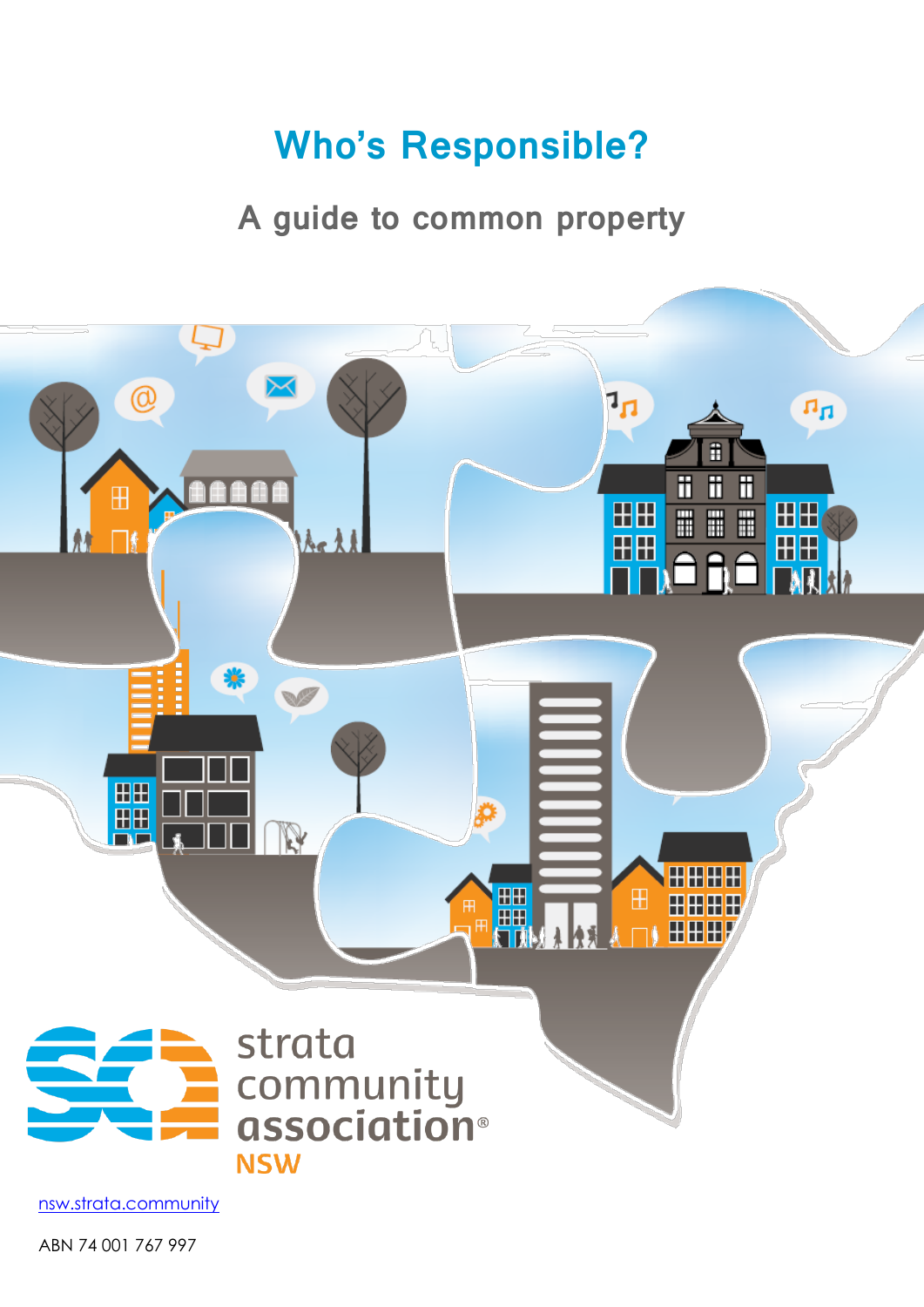### **Introduction**

Common Property is defined in the Strata Schemes Development Act 2015 as 'so much of the parcel as from time to time that is not comprised in any lot.'

Generally speaking, in most strata schemes, the lot owner owns the airspace and everything in it within the boundary of the unit. They don't own the main structure of the building.

The owners corporation is responsible for the repair and maintenance of common property.

This publication provides a list of items found within a building that could generally be considered common property. However, depending on the history of the building, renovations and by-laws, determining what is and isn't common property is a complex matter. Inmost cases youwill need to referto the strataplan and by-lawsto determine who is responsible for repairs and maintenance.

SCA (NSW) recommends that you seek legal advice.

### **How to use thispublication**

The tables on the following pages provide a **general list** of who is responsible the owner or owners corporation (OC) for repairs and maintenance. Additional information on each item can be found in Appendices 1 and2.

*To help you determine if something is actually common property you need to inspect a copy of your registered strata plan and a current search of the most recent common property title. Copies of the strata plan and searches of the common property title can be purchased through LPI. Check your registered by laws as these all come into effect when determining if something is common property or not.*

#### Disclaimer

The information provided above is provided as a general guide only. Actual cover is dependent on the prevailing insurance policy terms, conditions and exclusions that may apply with the insurer at the time of loss and applicable law from time to time.

While every effort is made to ensure that the above information is generally accurate and correct, no warranty or guarantee is given by SCA as to the accuracy or correctness of such information, and SCA accepts no liability for loss or damage arising out of the use of such information.

The information provided is not a substitute forindividualised professional advisory orlegal advice.

No person should act or refrain from acting on the basis of the information provided by SCA.

SCA disclaims all responsibility and all liability for any expenses, losses, damages and costs which may be incurred for any reason whatsoever as a result of the information provided by SCA".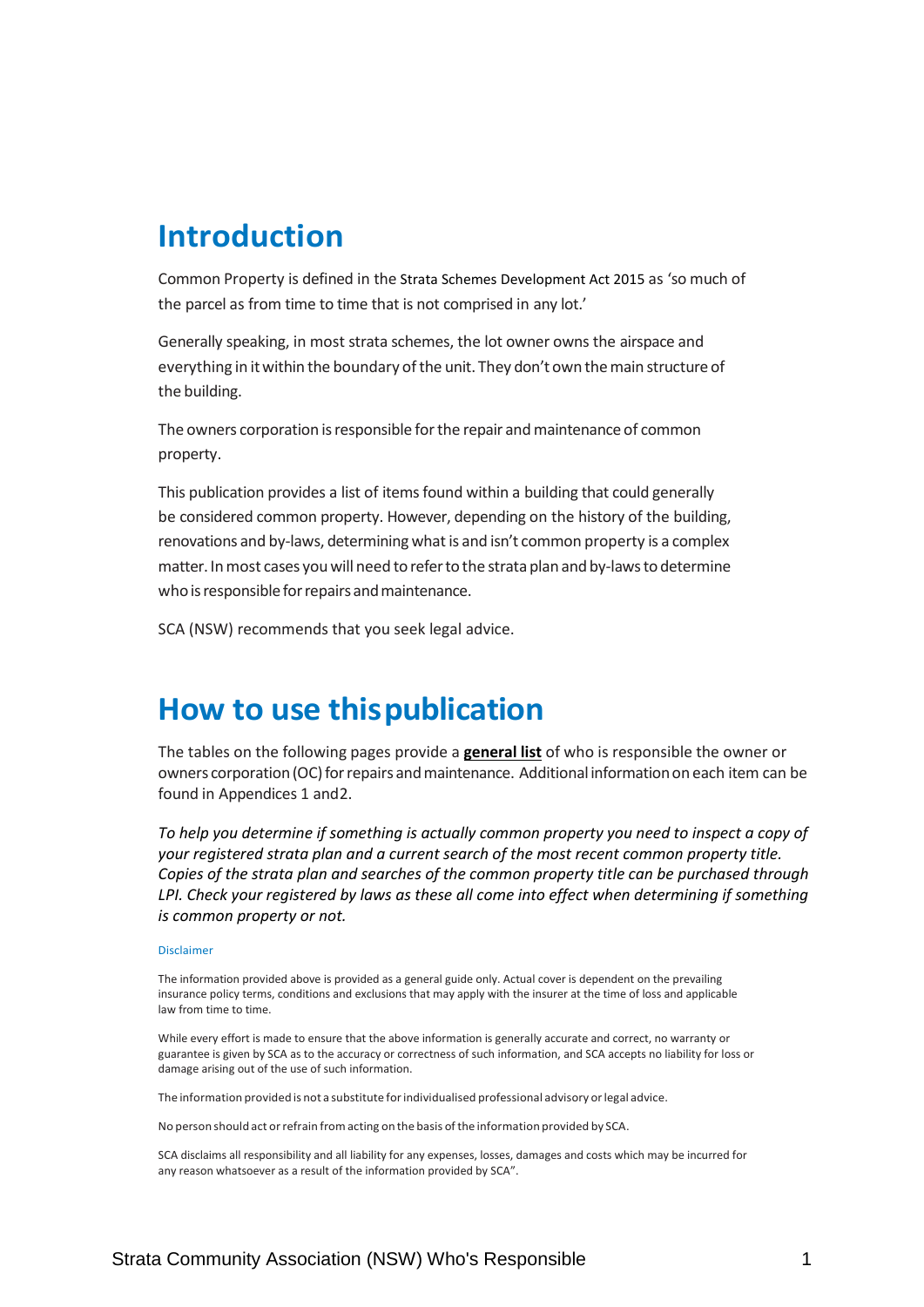| <b>Type</b>     | Item                                   | Who is<br><b>Responsible?</b> | <b>Additional</b><br><b>Information</b><br><b>Appendix 1</b> | <b>Insurance</b><br><b>Claimable</b><br><b>Appendix 2</b> |
|-----------------|----------------------------------------|-------------------------------|--------------------------------------------------------------|-----------------------------------------------------------|
| <b>Balcony</b>  | Door, flyscreens/Security door         | O/OC                          | 20                                                           | $\mathbf{1}$                                              |
| <b>Balcony</b>  | Door, window & wall                    | O/OC                          | 20                                                           | $\mathbf{1}$                                              |
| <b>Balcony</b>  | Painting of Balcony Ceiling            | O/OC                          | 21                                                           | $\mathbf{1}$                                              |
| Balcony         | Clothesline                            | $\circ$                       |                                                              |                                                           |
| <b>Balcony</b>  | Columns                                | <b>OC</b>                     | 33                                                           | $\mathbf{1}$                                              |
| <b>Balcony</b>  | <b>Railings</b>                        | O/OC                          | 39                                                           | $\mathbf{1}$                                              |
| <b>Balcony</b>  | <b>Awnings</b>                         | O/OC                          | 18                                                           | $\overline{1}$                                            |
| <b>Balcony</b>  | <b>Tiles</b>                           | O/OC                          | 29                                                           | $\mathbf{1}$                                              |
| <b>Balcony</b>  | Water leaking through wall or floor    | O/OC                          | 20                                                           | $\overline{4}$                                            |
| <b>Bathroom</b> | <b>Bathroom Cabinet and/or mirror</b>  | $\Omega$                      |                                                              | $\mathbf{1}$                                              |
| <b>Bathroom</b> | <b>Blocked floor drain</b>             | <b>OC</b>                     |                                                              | $\overline{4}$                                            |
| <b>Bathroom</b> | <b>Burst pipe general</b>              | O/OC                          | 8                                                            | $\mathbf{1}$                                              |
| <b>Bathroom</b> | Cracked bath/handbasin                 | $\circ$                       |                                                              | $\mathbf{1}$                                              |
| <b>Bathroom</b> | Dripping "S" bend under sink           | $\overline{O}$                |                                                              | $\overline{4}$                                            |
| <b>Bathroom</b> | <b>Ducting covering stack</b>          | O/OC                          | 42                                                           | $\overline{1}$                                            |
| <b>Bathroom</b> | <b>Exhaust fans</b>                    | O/OC                          | 6                                                            | $\overline{1}$                                            |
| <b>Bathroom</b> | Hot water service - exclusive to a lot | O/OC                          | 31                                                           | $\overline{2}$                                            |
| <b>Bathroom</b> | Leaking pipes under sink               | $\overline{O}$                |                                                              | $\overline{2}$                                            |
| <b>Bathroom</b> | Main stop cock to unit                 | <b>OC</b>                     |                                                              | $\overline{2}$                                            |
| <b>Bathroom</b> | Plug and waste in bath                 | $\circ$                       | $\overline{9}$                                               | $\overline{2}$                                            |
| <b>Bathroom</b> | <b>Shower Screen repairs</b>           | $\circ$                       |                                                              | $\mathbf{1}$                                              |
| <b>Bathroom</b> | <b>Toilet bowl</b>                     | $\overline{O}$                |                                                              | $\mathbf{1}$                                              |
| <b>Bathroom</b> | <b>Toilet Cistern</b>                  | $\circ$                       |                                                              | $\mathbf{1}$                                              |
| <b>Bathroom</b> | <b>Water leaking from bath</b>         | $\circ$                       | 12                                                           | $\overline{4}$                                            |
| <b>Bathroom</b> | <b>Water leaking from shower</b>       | O/OC                          | 11                                                           | $\overline{4}$                                            |
| <b>Bathroom</b> | Water leaking from shower taps         | $\overline{O}$                |                                                              | $\overline{4}$                                            |
| <b>Bathroom</b> | Water leaking through tiles            | O/OC                          | 11                                                           | $\overline{4}$                                            |
| Ceilings/Roof   | <b>Ceiling cornices</b>                | O/OC                          | 28                                                           | $\overline{1}$                                            |
| Ceilings/Roof   | <b>Exhaust fans</b>                    | O/OC                          | $6 \overline{6}$                                             | $\mathbf{1}$                                              |
| Ceilings/Roof   | <b>False ceilings</b>                  | O/OC                          | 24                                                           | $\mathbf{1}$                                              |
| Ceilings/Roof   | <b>Membranes</b>                       | O/OC                          | 30                                                           | $\overline{2}$                                            |
| Ceilings/Roof   | Paintwork                              | $\circ$                       | 40                                                           | $\overline{4}$                                            |
| Ceilings/Roof   | <b>Plastered Ceilings</b>              | <b>OC</b>                     | 40                                                           | $\mathbf{1}$                                              |
| Ceilings/Roof   | <b>TV Aerial</b>                       | O/OC                          | 41                                                           | $\mathbf{1}$                                              |
| Ceilings/Roof   | <b>Vermiculite Ceilings</b>            | OC                            | 40                                                           | $\mathbf{1}$                                              |
| Courtyard       | Fencing                                | O/OC                          | 16                                                           | $\mathbf{1}$                                              |
| Courtyard       | <b>Pavers</b>                          | O/OC                          | 18                                                           | $\mathbf{1}$                                              |
| Courtyard       | Clothesline                            | $\circ$                       |                                                              |                                                           |
| Courtyard       | <b>Guttering on townhouse</b>          | <b>OC</b>                     | 35                                                           | $\mathbf{1}$                                              |
| Courtyard       | Tree trimming/removal                  | O/OC                          | 18                                                           | $\overline{3}$                                            |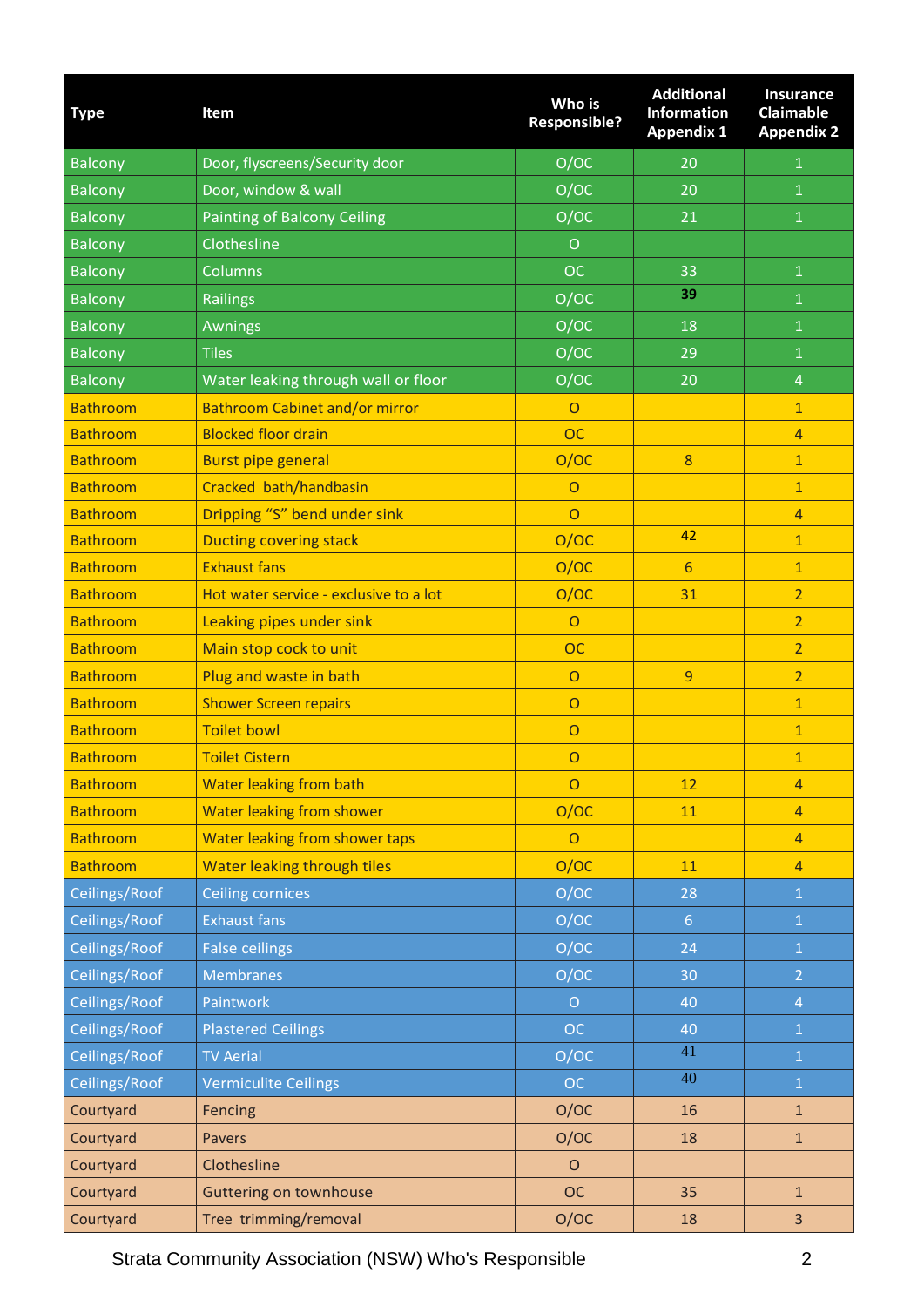| Courtyard | Deck, pergola or steps | າ/OC | $\sim$<br>TС |  |
|-----------|------------------------|------|--------------|--|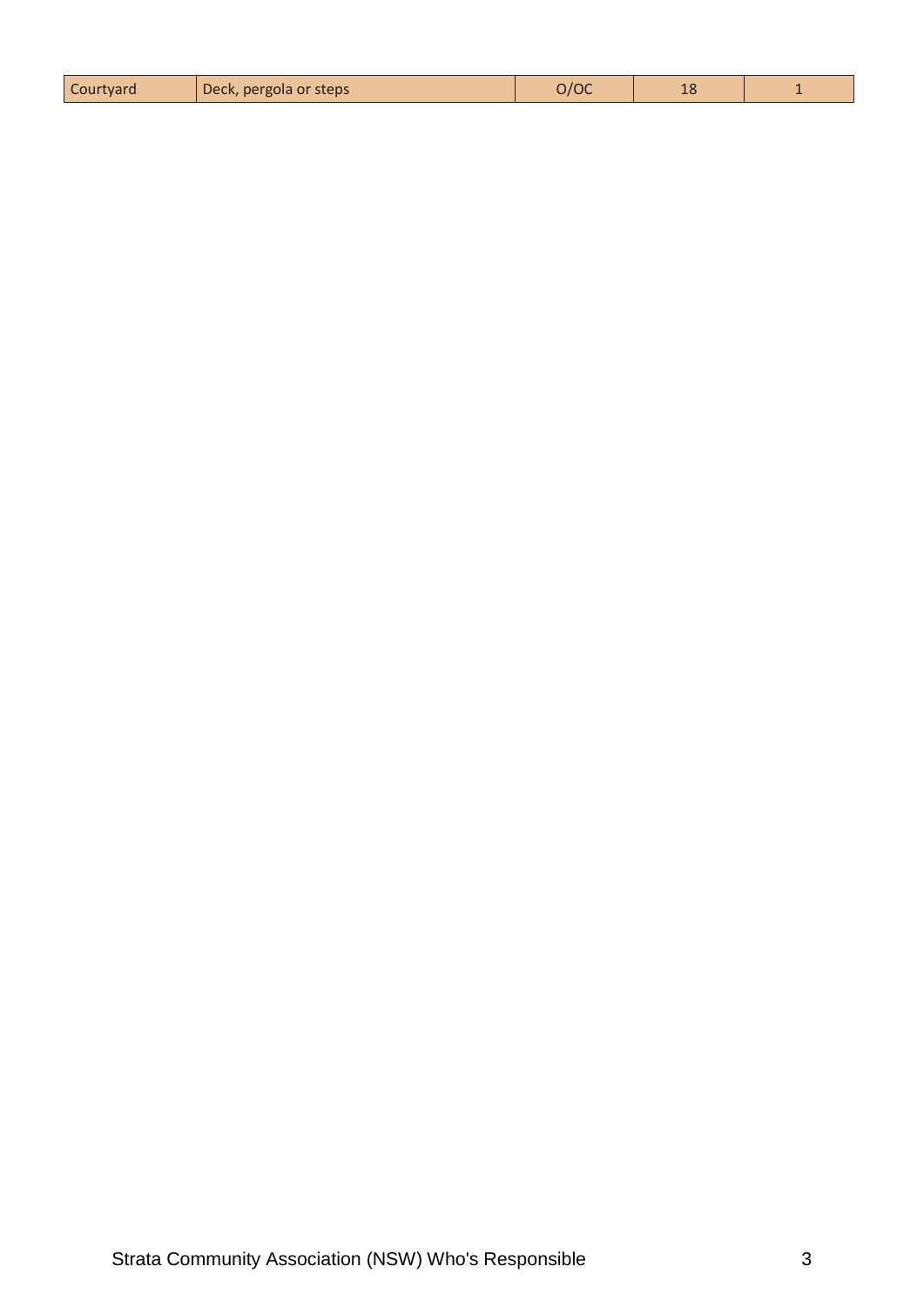| <b>Type</b>          | Item                                   | Who is<br><b>Responsible?</b> | <b>Additional</b><br><b>Information</b><br><b>Appendix 1</b> | <b>Insurance</b><br><b>Claimable</b><br><b>Appendix 2</b> |
|----------------------|----------------------------------------|-------------------------------|--------------------------------------------------------------|-----------------------------------------------------------|
| Electrical           | Air conditioning systems               | O/OC                          | 7                                                            | $\mathbf{1}$                                              |
| Electrical           | <b>Electric Garage Door Opener</b>     | O/OC                          | 15                                                           | $\mathbf{1}$                                              |
| Electrical           | <b>Exhaust fans</b>                    | O/OC                          | 6                                                            | $\mathbf{1}$                                              |
| Electrical           | <b>Fuses</b>                           | O/OC                          | $\overline{4}$                                               | $\overline{2}$                                            |
| Electrical           | Hot water service - exclusive to a lot | O/OC                          | 31                                                           | $\overline{2}$                                            |
| Electrical           | Hot water services -communal           | <b>OC</b>                     |                                                              | $\overline{2}$                                            |
| Electrical           | Insinkerators                          | $\circ$                       |                                                              | $\mathbf{1}$                                              |
| Electrical           | <b>Internet Cabling</b>                | O/OC                          | $\mathbf{1}$                                                 | $\mathbf{1}$                                              |
| Electrical           | Intercom handset                       | <b>OC</b>                     | 36                                                           | $\mathbf{1}$                                              |
| Electrical           | Intercom wiring                        | O/OC                          | $\mathbf{1}$                                                 | $\mathbf{1}$                                              |
| Electrical           | Lift and Lift Operating Systems        | <b>OC</b>                     |                                                              |                                                           |
| Electrical           | Light and power wiring                 | O/OC                          | $\mathbf{1}$                                                 | $\mathbf{1}$                                              |
| Electrical           | Light fittings                         | O/OC                          | 5                                                            | $\mathbf{1}$                                              |
| Electrical           | Light switches                         | $\circ$                       |                                                              | $\mathbf{1}$                                              |
| Electrical           | Power point socket                     | O/OC                          | $\mathbf{1}$                                                 | $\mathbf{1}$                                              |
| Electrical           | Smoke detectors                        | <b>OC</b>                     | 3                                                            | $\mathbf{1}$                                              |
| Electrical           | <b>Stoves</b>                          | $\circ$                       |                                                              | $\mathbf{1}$                                              |
| Electrical           | Telephone (additional wiring required) | $\circ$                       | $\overline{2}$                                               | $\mathbf{1}$                                              |
| Electrical           | Telephone sockets                      | $\circ$                       |                                                              | $\mathbf{1}$                                              |
| Electrical           | Telephone wiring                       | O/OC                          | $\mathbf{1}$                                                 | $\mathbf{1}$                                              |
| Electrical           | TV (Pay TV wiring required)            | O                             | $\overline{2}$                                               | $\mathbf{1}$                                              |
| Electrical           | <b>TV</b> aerial                       | <b>OC</b>                     |                                                              | $\mathbf{1}$                                              |
| Electrical           | <b>TV cabling</b>                      | O/OC                          | $\mathbf{1}$                                                 | $\mathbf{1}$                                              |
| Electrical           | TV socket                              | O/OC                          | $\mathbf{1}$                                                 | $\mathbf{1}$                                              |
| <b>Entrance Door</b> | <b>Door locks</b>                      | O/OC                          | 19                                                           | $\mathbf{1}$                                              |
| <b>Entrance Door</b> | Entrance door automatic closer         | <b>OC</b>                     |                                                              | $\mathbf{1}$                                              |
| <b>Entrance Door</b> | <b>Entrance door to lot</b>            | <b>OC</b>                     |                                                              | $\mathbf{1}$                                              |
| <b>Entrance Door</b> | Keys, Security cards etc               | $\circ$                       |                                                              | 3                                                         |
| <b>Entrance Door</b> | Security door repair                   | O/OC                          | 15                                                           | $\mathbf{1}$                                              |
| Floor                | <b>Blocked floor drain</b>             | <b>OC</b>                     |                                                              | 4                                                         |
| Floor                | Floor and wall tiles                   | O/OC                          | 25                                                           | $\mathbf{1}$                                              |
| Floor                | Mezzanines within lots                 | O/OC                          | 34                                                           | $\overline{1}$                                            |
| Floor                | Floorboards/Parquetry flooring         | O/OC                          | 26                                                           | $\mathbf 1$                                               |
| Floor                | <b>Internal Carpet</b>                 | $\overline{O}$                | 13                                                           | $\overline{4}$                                            |
| Floor                | Skirting boards and architraves        | O/OC                          | 32                                                           | $\overline{1}$                                            |
| Floor                | Lino/vinyl/cork tiles                  | $\overline{O}$                |                                                              | $\overline{1}$                                            |
| Floor                | Linoleum                               | $\overline{O}$                |                                                              | $\mathbf{1}$                                              |
| Floor                | <b>Magnasite Floor Base</b>            | <b>OC</b>                     |                                                              | $\mathbf{1}$                                              |
| Floor                | Pavers                                 | O/OC                          | 18                                                           | $\mathbf{1}$                                              |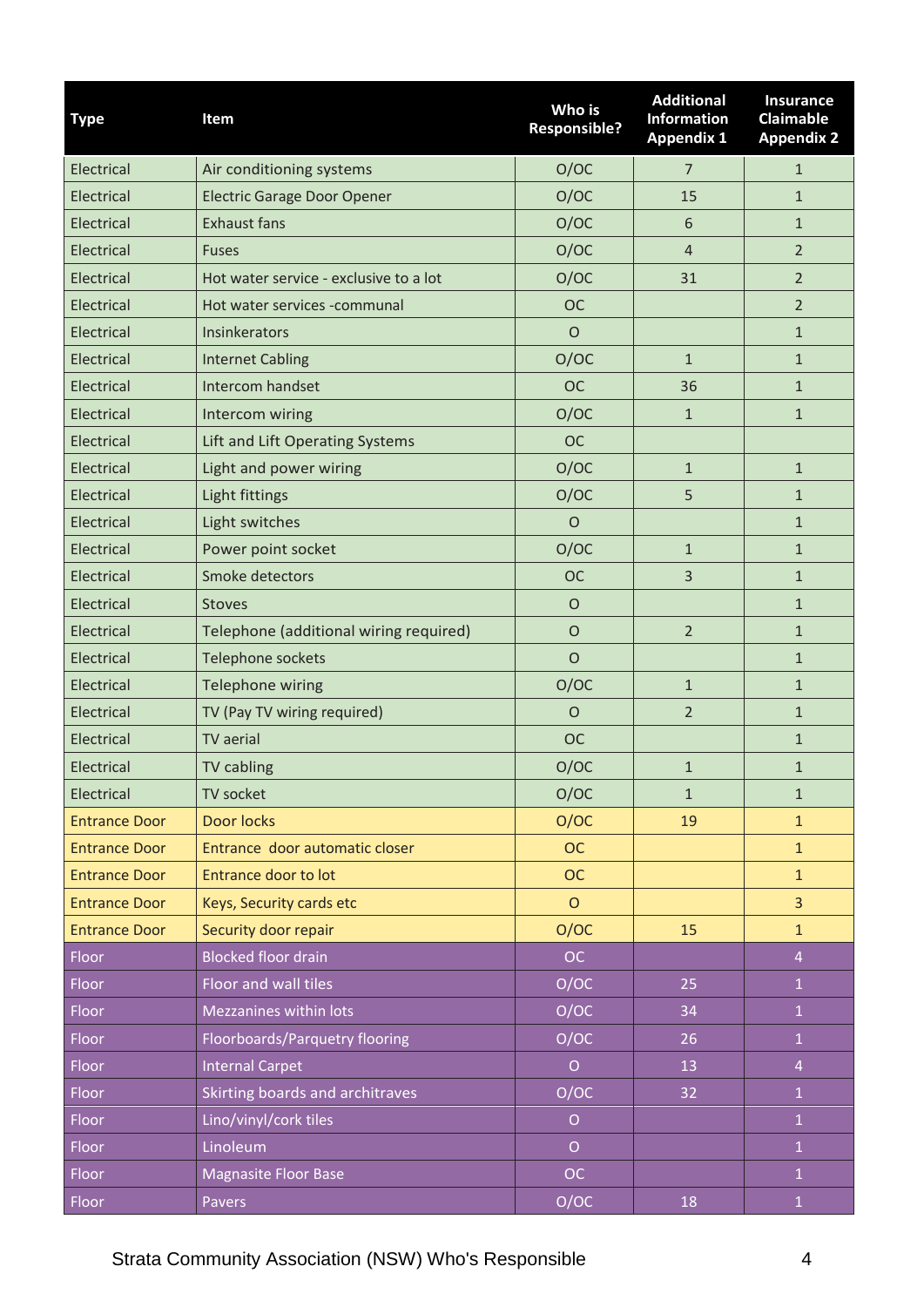| <b>Type</b> | Item                                       | Who is<br><b>Responsible?</b> | <b>Additional</b><br><b>Information</b><br><b>Appendix 1</b> | <b>Insurance</b><br><b>Claimable</b><br><b>Appendix 2</b> |
|-------------|--------------------------------------------|-------------------------------|--------------------------------------------------------------|-----------------------------------------------------------|
| General     | Built-in wardrobes/cupboards               | $\mathsf{O}$                  |                                                              | $\mathbf{1}$                                              |
| General     | Carpets                                    | $\circ$                       | 13                                                           | $\overline{4}$                                            |
| General     | Clothesline on Common Property             | <b>OC</b>                     | 41                                                           |                                                           |
| General     | <b>Cracks in Walls</b>                     | O/OC                          | 23                                                           | $\overline{4}$                                            |
| General     | Damage to common property by tenant        | <b>OC</b>                     | 27                                                           | $\mathbf{1}$                                              |
| General     | Ducting covering stack                     | O/OC                          | 42                                                           | $\mathbf{1}$                                              |
| General     | Floorboards/Parquetry flooring             | O/OC                          | 26                                                           | $\mathbf{1}$                                              |
| General     | <b>Internal Doors/Walls</b>                | $\circ$                       |                                                              | $\mathbf{1}$                                              |
| General     | <b>Internal Paintwork</b>                  | $\Omega$                      | 13                                                           | $\overline{4}$                                            |
| General     | Keys, Security cards etc                   | $\circ$                       |                                                              | $\overline{3}$                                            |
| General     | Letterboxes                                | O/OC                          | 43                                                           | $\mathbf{1}$                                              |
| General     | Lift and lift operating systems            | <b>OC</b>                     |                                                              | $\mathbf{1}$                                              |
| General     | Pipes within a lot servicing only that lot | $\circ$                       |                                                              |                                                           |
| General     | <b>Stairs in Lot</b>                       | O/OC                          | 34                                                           | $\mathbf{1}$                                              |
| General     | Skirting boards and architraves            | O/OC                          | 32                                                           | $\mathbf{1}$                                              |
| Kitchen     | Burst pipe general                         | O/OC                          | $\, 8$                                                       | 1                                                         |
| Kitchen     | <b>Dishwasher</b>                          | $\circ$                       |                                                              | $\overline{4}$                                            |
| Kitchen     | Dripping "S" bend under sink               | $\circ$                       | 38                                                           | $\overline{4}$                                            |
| Kitchen     | Ducting covering stack                     | O/OC                          | 42                                                           | $\mathbf{1}$                                              |
| Kitchen     | <b>Exhaust fans</b>                        | O/OC                          | 6                                                            | $\mathbf{1}$                                              |
| Kitchen     | Floor and wall tiles                       | O/OC                          | 25                                                           | $\mathbf{1}$                                              |
| Kitchen     | Hot water service - exclusive to a lot     | O/OC                          | 31                                                           | $\overline{2}$                                            |
| Kitchen     | <b>Insinkerators</b>                       | $\circ$                       |                                                              | $\mathbf{1}$                                              |
| Kitchen     | Kitchen cupboards                          | $\circ$                       |                                                              | $\mathbf{1}$                                              |
| Kitchen     | Leaking pipes under sink                   | $\circ$                       |                                                              | $\overline{4}$                                            |
| Kitchen     | Lino/vinyl/cork tiles                      | $\overline{O}$                |                                                              | $\mathbf{1}$                                              |
| Kitchen     | Linoleum                                   | $\overline{O}$                |                                                              | $\mathbf{1}$                                              |
| Kitchen     | Main stopcock to unit                      | O/OC                          | 44                                                           | $\overline{2}$                                            |
| Kitchen     | <b>Stoves</b>                              | $\circ$                       |                                                              | $\mathbf{1}$                                              |
| Kitchen     | <b>Washing Machine</b>                     | $\circ$                       |                                                              | $\overline{4}$                                            |
| Kitchen     | <b>Water Filtration Systems</b>            | $\circ$                       |                                                              | $\overline{1}$                                            |
| Parking     | Carports                                   | <b>OC</b>                     | 14                                                           | $\overline{1}$                                            |
| Parking     | Door controller button                     | $\circ$                       |                                                              | $\overline{1}$                                            |
| Parking     | Door hinge mechanism                       | <b>OC</b>                     |                                                              | $\overline{2}$                                            |
| Parking     | <b>Electric Garage Door Opener</b>         | O/OC                          | 15                                                           | $\mathbf{1}$                                              |
| Parking     | Garage door lock                           | OC                            |                                                              | $\mathbf{1}$                                              |
| Parking     | <b>Garage Doors</b>                        | <b>OC</b>                     | 14                                                           | $\mathbf{1}$                                              |
| Parking     | Garage Door auto opening mechanism         | O/OC                          | 15                                                           | $\mathbf{1}$                                              |
| Parking     | Garage Door auto remotes                   | $\circ$                       |                                                              | 3                                                         |
| Parking     | Light fittings                             | O/OC                          | 5                                                            | $\mathbf 1$                                               |

Strata Community Association (NSW) Who's Responsible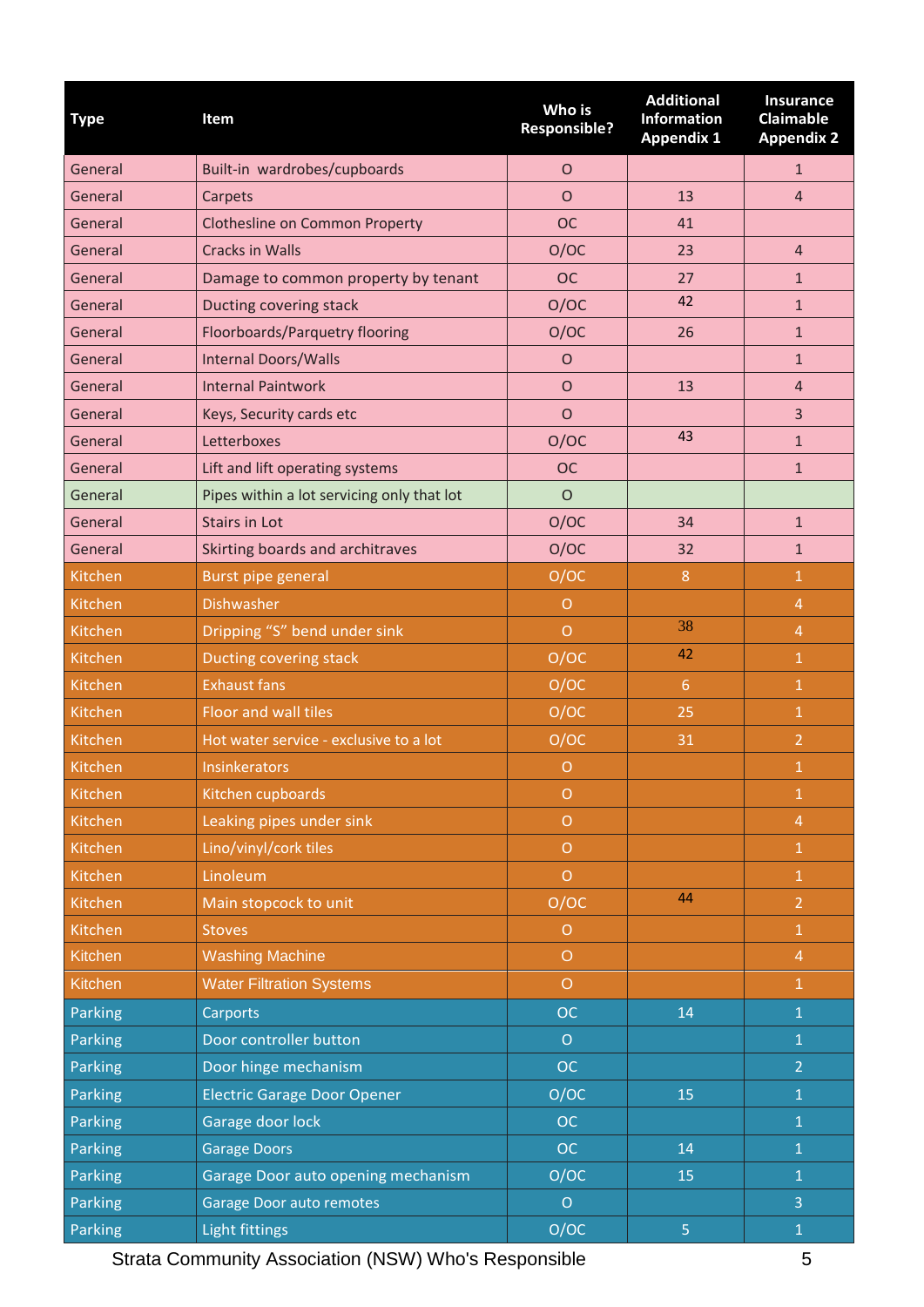| Parking | Line marking              | OC   |    |  |
|---------|---------------------------|------|----|--|
| Parking | Mesh between garages      | O/OC | 16 |  |
| Parking | Water ingress into garage | ?/OC |    |  |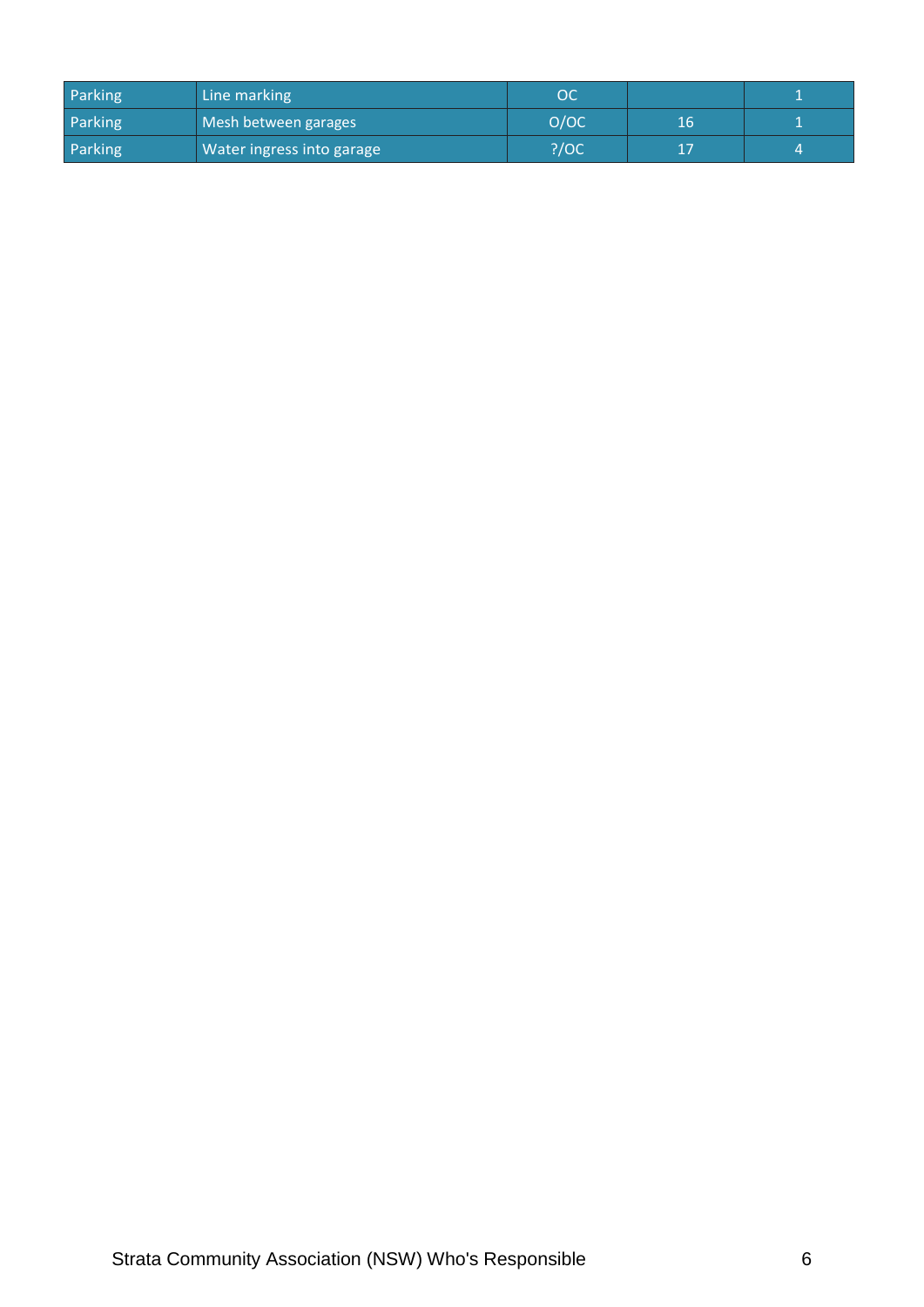| <b>Type</b>     | Item                                                                                 | Who is<br><b>Responsible?</b> | <b>Additional</b><br><b>Information</b><br><b>Appendix 1</b> | <b>Insurance</b><br><b>Claimable</b><br><b>Appendix 2</b> |
|-----------------|--------------------------------------------------------------------------------------|-------------------------------|--------------------------------------------------------------|-----------------------------------------------------------|
| Plumbing        | <b>Blocked floor drain</b>                                                           | <b>OC</b>                     | 8                                                            | $\overline{4}$                                            |
| Plumbing        | <b>Blocked sewer</b>                                                                 | <b>OC</b>                     | 8                                                            | $\overline{4}$                                            |
| Plumbing        | Burst pipe general                                                                   | O/OC                          | 8                                                            | $\mathbf{1}$                                              |
| Plumbing        | Damage to unit after water leak                                                      | O/OC                          | 13                                                           | $\mathbf{1}$                                              |
| Plumbing        | Dampness in a unit                                                                   | O/OC                          | 10                                                           | $\overline{2}$                                            |
| Plumbing        | Dripping "S" bend under sink                                                         | $\overline{O}$                |                                                              | $\overline{4}$                                            |
| Plumbing        | <b>Laundry Tub</b>                                                                   | $\overline{O}$                |                                                              | $\overline{4}$                                            |
| Plumbing        | Leaking pipes under sink                                                             | $\overline{O}$                |                                                              | $\overline{2}$                                            |
| Plumbing        | Guttering on townhouse                                                               | <b>OC</b>                     | 35                                                           | $\mathbf{1}$                                              |
| Plumbing        | Main stop cock to unit                                                               | <b>OC</b>                     |                                                              | $\overline{2}$                                            |
| Plumbing        | Plug and waste in bath                                                               | $\circ$                       | $\overline{9}$                                               | $\overline{4}$                                            |
| Plumbing        | Storm water and On-Site Detention systems<br>(OSD) below ground without DA Condition | OC                            |                                                              |                                                           |
| Plumbing        | <b>Toilet bowl</b>                                                                   | $\overline{O}$                |                                                              | $\mathbf{1}$                                              |
| Plumbing        | <b>Toilet Cistern</b>                                                                | $\overline{O}$                |                                                              | $\mathbf{1}$                                              |
| Plumbing        | Water ingress into garage                                                            | ?/OC                          | 17                                                           | $\overline{4}$                                            |
| Plumbing        | Water leaking from bath                                                              | $\circ$                       | 12                                                           | $\overline{4}$                                            |
| Plumbing        | Water leaking from shower                                                            | O/OC                          | 11                                                           | $\overline{4}$                                            |
| <b>Plumbing</b> | Water leaking from shower taps and shower<br>head                                    | $\circ$                       |                                                              | $\overline{4}$                                            |
| Plumbing        | Taps and Associated Hardware                                                         | $\overline{O}$                |                                                              | $\overline{4}$                                            |
| Plumbing        | Water leaking through tiles                                                          | O/OC                          | 12                                                           | $\overline{4}$                                            |
| Windows         | <b>Cleaning outside</b>                                                              | O/OC                          | 37                                                           | $\overline{4}$                                            |
| Windows         | <b>Flyscreens</b>                                                                    | O/OC                          | 15                                                           | $\mathbf{1}$                                              |
| <b>Windows</b>  | Locks, Window Safety Devices                                                         | O/OC                          | 15                                                           | $\mathbf{1}$                                              |
| <b>Windows</b>  | <b>Repairs</b>                                                                       | O/OC                          | 22                                                           | $\mathbf 1$                                               |
| <b>Windows</b>  | Sash cord replacement                                                                | O/OC                          | 22                                                           | $\overline{2}$                                            |
| <b>Windows</b>  | Seal to window                                                                       | O/OC                          | 22                                                           | $\overline{a}$                                            |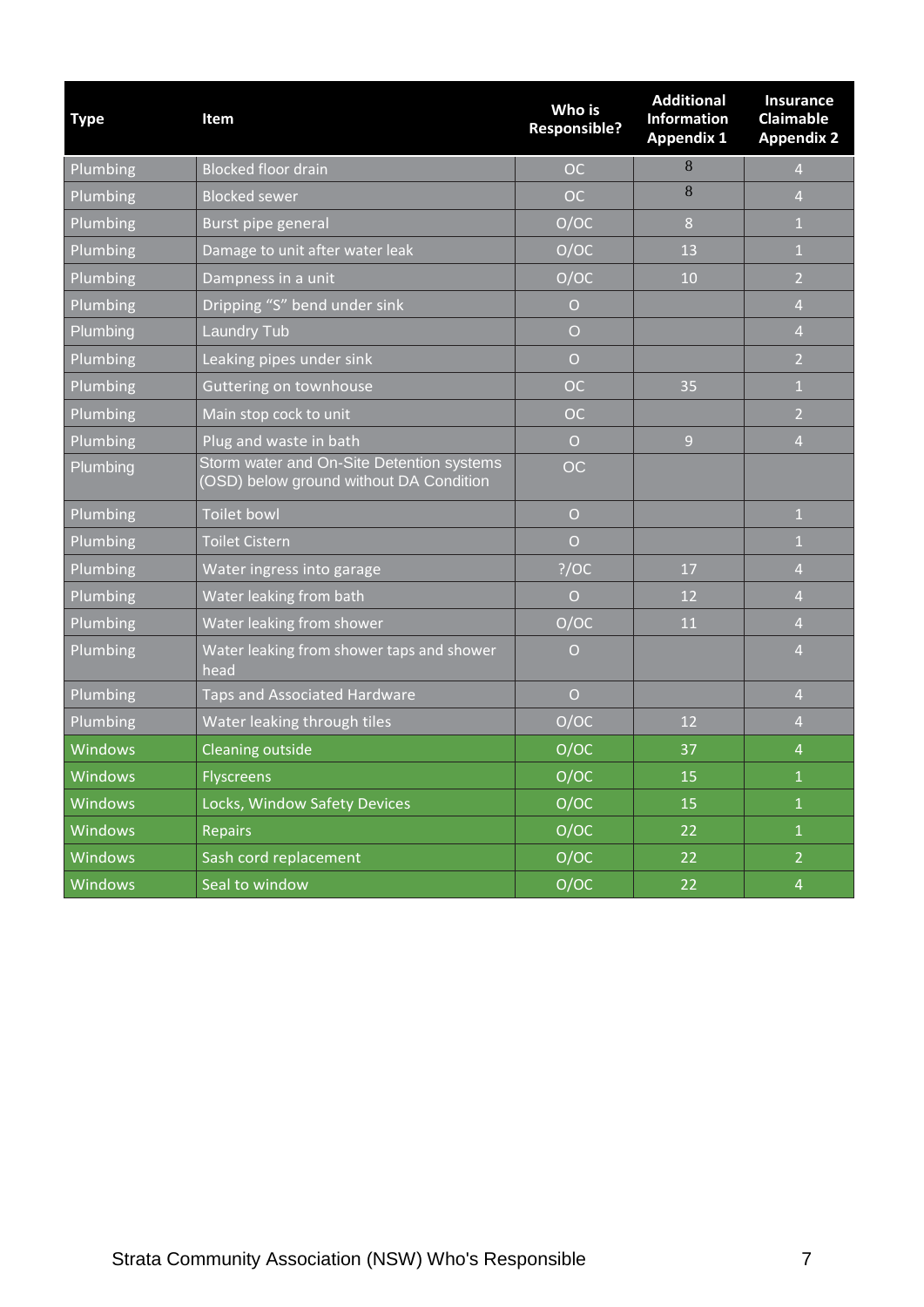| $\mathbf{1}$   | Any pipe, cable, telephone, television, internet wires, ducting, plugs, electrical wiring, light fitting, power point<br>sockets or the like that is for the exclusive use of the lot, then if it breaks: Within the lot is an Owners<br>responsibility.                                                                                                                                                                                                                                                                                                                                                                                                                                                                                                                                                                                                                                                                                                                                                                                                                                                                                                    |
|----------------|-------------------------------------------------------------------------------------------------------------------------------------------------------------------------------------------------------------------------------------------------------------------------------------------------------------------------------------------------------------------------------------------------------------------------------------------------------------------------------------------------------------------------------------------------------------------------------------------------------------------------------------------------------------------------------------------------------------------------------------------------------------------------------------------------------------------------------------------------------------------------------------------------------------------------------------------------------------------------------------------------------------------------------------------------------------------------------------------------------------------------------------------------------------|
|                | Any pipe, cable, telephone, television or internet wiring, ducting, plugs, electrical wiring, light fitting, power point<br>sockets or the like that services more than one lot, then if it breaks                                                                                                                                                                                                                                                                                                                                                                                                                                                                                                                                                                                                                                                                                                                                                                                                                                                                                                                                                          |
|                | Outside the lot or in a wall, floor or ceiling that abuts to either common property or another lot is an Owners<br>Corporations responsibility.                                                                                                                                                                                                                                                                                                                                                                                                                                                                                                                                                                                                                                                                                                                                                                                                                                                                                                                                                                                                             |
| $\overline{2}$ | If not installed on the registration of the strata plan then the owners corporation are not required to install them.                                                                                                                                                                                                                                                                                                                                                                                                                                                                                                                                                                                                                                                                                                                                                                                                                                                                                                                                                                                                                                       |
|                | Any extra pipe, cable, television, internet, ducting or electrical wiring, plug and their connection sockets or the<br>like that is for the exclusive use of the lot, if not installed on the registration of the strata plan the owners<br>corporation is not required to install them.                                                                                                                                                                                                                                                                                                                                                                                                                                                                                                                                                                                                                                                                                                                                                                                                                                                                    |
| 3              | Fire regulations state if the smoke detectors are stand alone and are not connected to a fire board or hard wired<br>in the building, whether they service one lot or are in common property then they are Owners Corporation<br>responsibility this is in accordance with the Environmental Planning and Assessment Act 1979.                                                                                                                                                                                                                                                                                                                                                                                                                                                                                                                                                                                                                                                                                                                                                                                                                              |
| 4              | The supply of electricity is the owners corporation's responsibility. However, any cabling within the unit's<br>internal walls that only services the individual lot, is the owner's responsibility. You need to check with your<br>supplier if your electricity is cut off and then you need to check the fuse board.                                                                                                                                                                                                                                                                                                                                                                                                                                                                                                                                                                                                                                                                                                                                                                                                                                      |
|                | If the fuse board is within the lot, then it is the owners responsibility. If the fuse board is in the meter room then<br>itistheownerscorporations responsibility.                                                                                                                                                                                                                                                                                                                                                                                                                                                                                                                                                                                                                                                                                                                                                                                                                                                                                                                                                                                         |
|                | NOTE: Because the meter room is common property, we cannot prevent owners or occupiers gaining access to it.<br>However, we are not required to give the makey. If requested for a key, you should inform them that if we give the ma<br>key and they electrocute themselves, we could be held responsible. However, they can get a key from Sydney Electricity<br>or the electricity supplier in your area.                                                                                                                                                                                                                                                                                                                                                                                                                                                                                                                                                                                                                                                                                                                                                |
| 5              | If the light fitting is recessed in the ceiling, it is the owners corporation's responsibility to maintain. If the<br>light hangs into the lot, it is the owner's responsibility. Normally light fittings are always the responsibility of<br>the owner, except if it is recessed and on two other occasions:<br>on the balcony where the strata plan details the upper height of the balcony as being less that where<br>1.<br>the light fitting is. E.g. The strata plan reads "The upper height of the balcony extends 2.3 metres above the<br>concrete slab" and the light fitting is 2.5 metres above the concrete slab. Then the light fitting is in common<br>airspace and is the responsibility of the Owners Corporation. In the situation where the light fitting is in a<br>carport or garage of a lot but is connected to communal power, the responsibility to maintain it still falls with<br>the owner of the lot except where the light fitting is installed to also illuminate other areas within the scheme;<br>and<br>2.<br>the light fitting is located in common areas like garages or hallways and is then deemed common<br>property. |
| 6              | Owners corporation must repair anything in the ceiling. However, there may be circumstances where the<br>owner is liable if they have made improvements to the ceiling. If it is inside the lot it is the Owners responsibility.<br>If it is mounted within "Structural cubic space" e.g. communal ducting or a false ceiling which is designed to carry<br>communal pipes etc. or outside the lot, then it is the responsibility of the Owners Corporation.                                                                                                                                                                                                                                                                                                                                                                                                                                                                                                                                                                                                                                                                                                |
| 7              | That part of an air-conditioning system that is inside or outside of a lot and for the exclusive use of that lot is the<br>responsibility of the owner. Parts outside the lot are the responsibility of the Owners Corporation unless they<br>are subject to a special by-law.<br>If the air-conditioning system services more than one lot it is the responsibility of the owners corporation.                                                                                                                                                                                                                                                                                                                                                                                                                                                                                                                                                                                                                                                                                                                                                             |
| 8              | Normally burst pipes are the responsibility of the Owners Corporation. However, if a pipe is for the exclusive use<br>of the lot and is located in an internal wall, then if it bursts within the lot - Owners responsibility (e.g. pipe in an<br>internal wall feeding the shower).                                                                                                                                                                                                                                                                                                                                                                                                                                                                                                                                                                                                                                                                                                                                                                                                                                                                        |
|                | If a burst pipe is in a boundary wall, or outside the lot thisisthe Owners Corporation responsibility to maintain (e.g. the<br>hot water pipe bursts they are in the concrete floor, floor drains or sewer pipes with common property). If it is in an<br>internal floor and the pipe services more than one lot, it is the owners corporation responsibility to maintain<br>Strate Community Association (NSW) Who's Posponsible                                                                                                                                                                                                                                                                                                                                                                                                                                                                                                                                                                                                                                                                                                                           |

 $\overline{\phantom{a}}$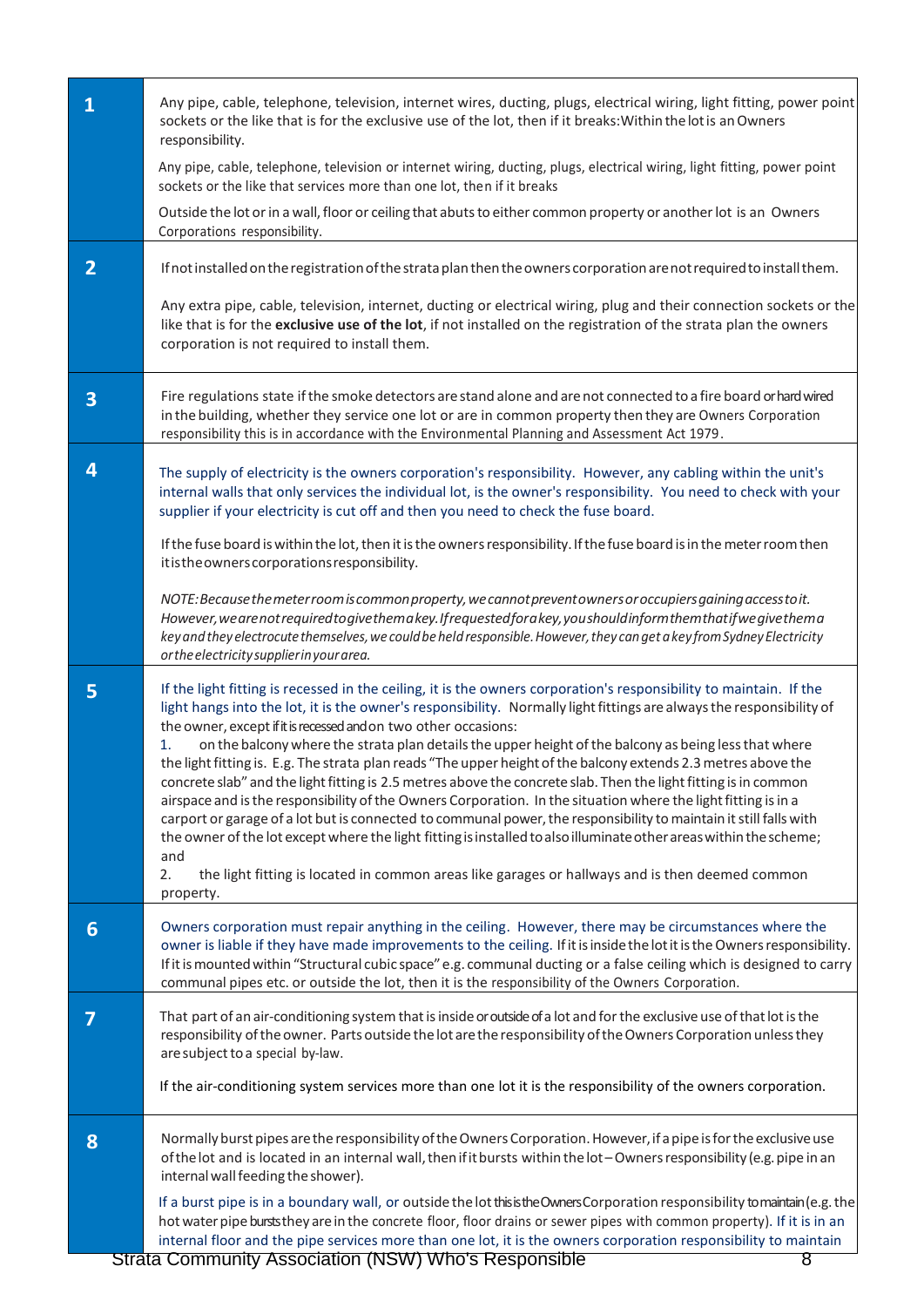|    | that burst pipe or any plumbing under the floor.                                                                                                                                                                                                                                                                                                                                                                                                                                                                                                                                                                                                                              |
|----|-------------------------------------------------------------------------------------------------------------------------------------------------------------------------------------------------------------------------------------------------------------------------------------------------------------------------------------------------------------------------------------------------------------------------------------------------------------------------------------------------------------------------------------------------------------------------------------------------------------------------------------------------------------------------------|
|    |                                                                                                                                                                                                                                                                                                                                                                                                                                                                                                                                                                                                                                                                               |
|    |                                                                                                                                                                                                                                                                                                                                                                                                                                                                                                                                                                                                                                                                               |
|    |                                                                                                                                                                                                                                                                                                                                                                                                                                                                                                                                                                                                                                                                               |
|    |                                                                                                                                                                                                                                                                                                                                                                                                                                                                                                                                                                                                                                                                               |
| 9  | The Plug & waste is within the airspace of the lot and therefore the responsibility of the Owner to repair and<br>maintain.                                                                                                                                                                                                                                                                                                                                                                                                                                                                                                                                                   |
| 10 | If dampness (e.g. mould) is occurring in a unit, it must be first determined where the water is coming from. The<br>owners corporation is responsible for water penetration problems coming in through external walls or the<br>floor. The owner is responsible for the mould on their walls. If the dampness is coming from condensation<br>from the inside, then it is the owner's responsibility. Common causes of this is:<br>kitchen cooking;<br>$\bullet$                                                                                                                                                                                                               |
|    | use of clothes dryer; and<br>$\bullet$                                                                                                                                                                                                                                                                                                                                                                                                                                                                                                                                                                                                                                        |
|    | sleeping in bedroom without opening window (The average person expels 400ml of water each night<br>while sleeping);                                                                                                                                                                                                                                                                                                                                                                                                                                                                                                                                                           |
|    | in this case mould is normally more virulent in the colder months and would normally occur on a southern wall<br>or on flat concrete roof. Also the mould would occur on the surface of the paint with no paint lifting. If it was<br>coming from outside, then the paint would lift with white powder under the paint.                                                                                                                                                                                                                                                                                                                                                       |
| 11 | The tiles on the floor or on a common wall that separates 2 lots or the lot from common property are the<br>responsibility of the Owners Corporation. This includes the shower base. However, if the water is leaking<br>through an internal wall, it is the responsibility of the owner. An exception is where water is leaking through the<br>2nd floor of a townhouse that was built prior to 1st July 1974. The tiles on the floor in this case are the Owners.                                                                                                                                                                                                           |
|    | Any original floor tiles that are replaced and associated waterproofing affixed to common property floors<br>after the registration of the strata plan is the lot owners responsibility.                                                                                                                                                                                                                                                                                                                                                                                                                                                                                      |
| 12 | The seal/grouting around the top of the bath is in the owners responsibility to maintain unless the leaking seal/<br>grouting abuts an external wall. The plug and waste under the bath is still within the lots airspace and therefore<br>is the owners responsibility to maintain if water is leaking under the bath into the lot below.                                                                                                                                                                                                                                                                                                                                    |
| 13 | The owner must repair and maintain carpets in the lot. The owners corporation repairs and maintains<br>common property carpets, such as carpets in the hallways. If damage is caused to a lot owner's property while<br>the owners corporation are effecting a repair, the owners corporation are responsible to fix the damaged<br>property. However, if the cause of the damage to the owner's property was not made when the owners<br>corporation were fixing the problem; instead it was caused by the problem itself, then the owners corporation are<br>not responsible to make good the owner's property unless the owners corporation can be deemed negligent. E.g.: |
|    | A burst pipe occurs in a wall and the owners corporation have to knock a hole in the wall to fix it. The<br>owners corporation are responsible to fix the hole and repaint the wall afterwards.                                                                                                                                                                                                                                                                                                                                                                                                                                                                               |
|    | A burst pipe occurs in a concrete slab. The owner's corporation fix the leak, but water stained the<br>ceiling paintwork of the unit below. Here the owners corporation are not responsible to repaint the<br>ceiling because it was not the fixing of the repair that caused the damage.                                                                                                                                                                                                                                                                                                                                                                                     |
|    | A burst hot water service soaked the magnasite or any soundproofing floor base in a unit that was<br>3.<br>installed at the time of registration of the strata plan and the owners corporation had to take up the carpet<br>to dry the magnasite or any soundproofing floor base. Once the magnasite or any soundproofing floor base<br>had dried, the carpet could not be re-laid because it had shrunk. The owners corporation would<br>be responsible for the carpet because the carpet was damaged because they had to take it up.                                                                                                                                        |
|    | With example 3, if the magnasite or any soundproofing floor base was not damaged, the owners<br>4.<br>corporation would not be responsible to dry out the carpet or replace it, if it shrunk because the<br>damage to the carpet was not caused when the owners corporation were fixing common property.                                                                                                                                                                                                                                                                                                                                                                      |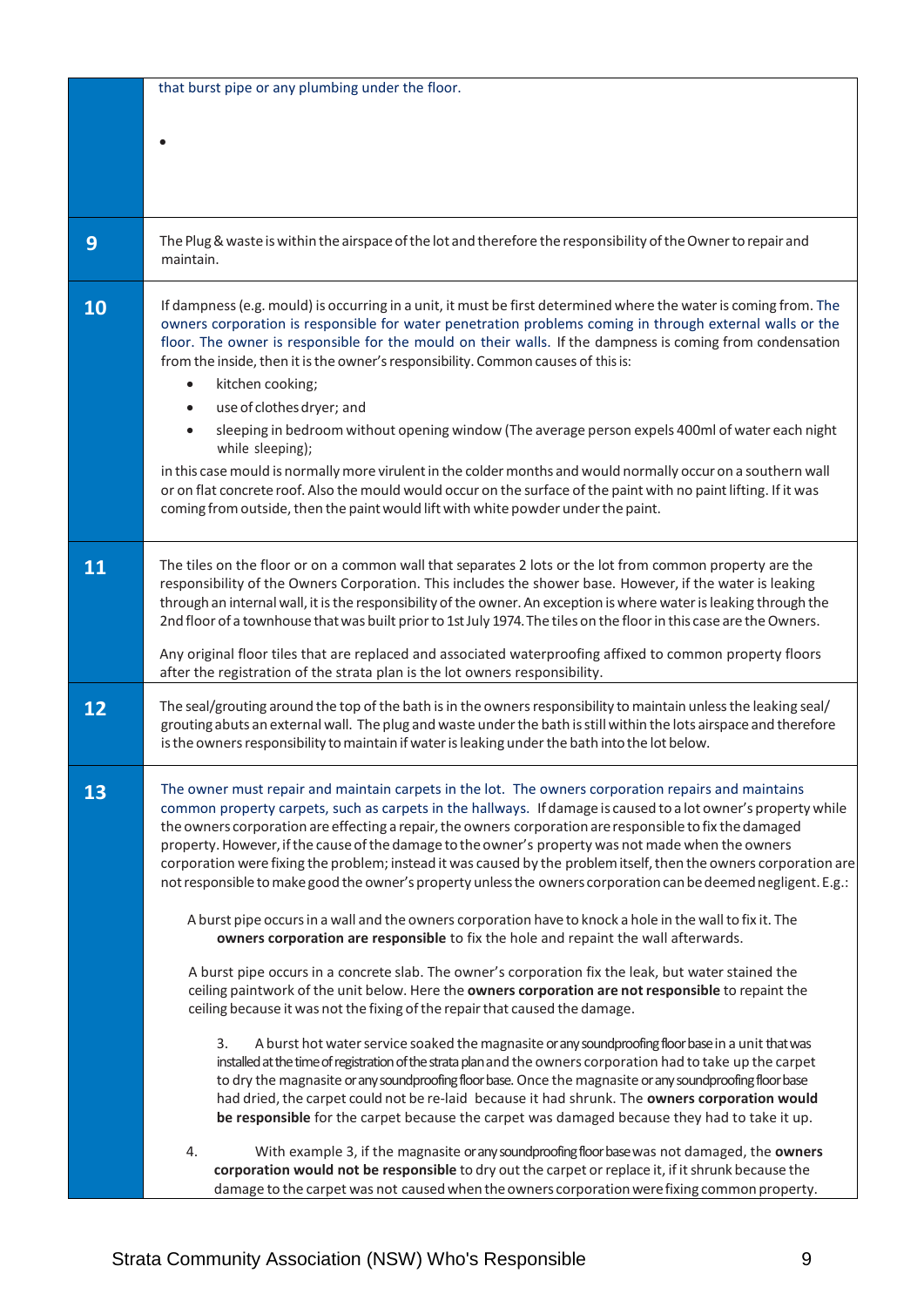| 14 | Repairs to the boundary garage doors are owners corporation responsibility . if the garage door doesnot form part of the<br>boundary or there is a by law in place this is the lot owners responsibility.                                                                                                                                                                                                                                                                                                                                                                                                                                                                                                                                                                                                                                                                                                                                                                  |
|----|----------------------------------------------------------------------------------------------------------------------------------------------------------------------------------------------------------------------------------------------------------------------------------------------------------------------------------------------------------------------------------------------------------------------------------------------------------------------------------------------------------------------------------------------------------------------------------------------------------------------------------------------------------------------------------------------------------------------------------------------------------------------------------------------------------------------------------------------------------------------------------------------------------------------------------------------------------------------------|
|    | Carports are normally always the owners corporation responsibility to maintain, this includes the spring and<br>hinge mechanisms unless they were installed by the owner under an exclusive use by-law after the registration of<br>the strata plan or they are a lot owners responsibility on the registered strata plan.                                                                                                                                                                                                                                                                                                                                                                                                                                                                                                                                                                                                                                                 |
| 15 | If they were there on the registration of the strata plan, and shown by a thick black line then they are the<br>responsibility of the owners corporation (FT takes the view that garage controller is classified as the lock and door<br>closer for the garage door albeit it being electric. Therefore as with the main lock and door closer to a unit's entrance<br>door being OC responsibility, so is the controller). However, if they were installed after by the owner, and show a<br>thin line on the strata plan then they are the owner's responsibility.                                                                                                                                                                                                                                                                                                                                                                                                        |
|    | The owners corporation is responsible for the installation and maintenance of window safety devices.<br>However, the owners corporation can adopt a common property rights by-law which confers the right and<br>obligation to install and maintain any locking or safety device to individual lot owners.                                                                                                                                                                                                                                                                                                                                                                                                                                                                                                                                                                                                                                                                 |
|    | Window lock keys are the responsibility of the lot owner.                                                                                                                                                                                                                                                                                                                                                                                                                                                                                                                                                                                                                                                                                                                                                                                                                                                                                                                  |
| 16 | If they are shown as a thick line on the strata plan then they are deemed a common wall and the responsibility<br>of the owners corporation. However, if they are shown as a thin, dotted or no line on the strata plan then they<br>are treated in accordance with the Dividing Fences Act 1991 and are treated as follows:                                                                                                                                                                                                                                                                                                                                                                                                                                                                                                                                                                                                                                               |
|    | Divides twolots.<br>1.<br>Each owner is responsible 50/50                                                                                                                                                                                                                                                                                                                                                                                                                                                                                                                                                                                                                                                                                                                                                                                                                                                                                                                  |
|    | 2.<br>Divides one lot from common property.<br>The owner is responsible 50% & the owners corporation is responsible 50%                                                                                                                                                                                                                                                                                                                                                                                                                                                                                                                                                                                                                                                                                                                                                                                                                                                    |
|    | 3.<br>Divides one lot from the adjoining property.<br>The owners corporation are responsible for 100% of its share.                                                                                                                                                                                                                                                                                                                                                                                                                                                                                                                                                                                                                                                                                                                                                                                                                                                        |
|    | Mesh between storage cages can also divide the ownership of two lots. In this case if the line on the strata<br>plan is a thick line then this is deemed common property. If it is a thin line or dotted line or no line on the<br>strata plan then it is treated as diving of two lots and each owner is responsible for the maintenance of this<br>mesh between the storage cages. The mesh is almost always registered as an owners corporation<br>responsibility.                                                                                                                                                                                                                                                                                                                                                                                                                                                                                                      |
| 17 | A garage by definition is not a liveable area and any water ingress into the garage is the lot owners<br>responsibility. As the garage is not a liveable area it is therefore exempt from compliance with the<br>waterproofing standards for habitable use set by the Building Code of Australia, that it be impervious to<br>water penetration. Unless there is some damage to common property that is causing the water penetration,<br>the Owners Corporation are not responsible to ensure a garage area remains dry. However, the owners<br>corporation are responsible to stop water dripping on to a car and damaging the paintwork.                                                                                                                                                                                                                                                                                                                                |
| 18 | Most balconies, courtyards or garden areas attached to a lot have their vertical boundaries defined on the<br>registered strata plan. E.g. Thestratumofthe courtyards are limited to a depth of 3 metres below and except where<br>covered to a height of 10 metres above the concrete ground floor of its respective adjoining lot. Therefore anything<br>within that area that is not shown on the strata plan as a thick black line and is for the exclusive use of the lot,<br>they are the owners responsibility to maintain. This includes timber decking, awnings and pavers. Furthermore<br>a tree growing within a courtyard is deemed to belong to the owner and they are responsible for all pruning,<br>removal or damage caused from the tree irrespective of whether some of the branches extend beyond that lot<br>with the exception of that part of the tree which exists within common property via a notation on a strata plan<br>or registered by-law. |
| 19 | Only the original lock or its subsequent replacement is the responsibility of the owners corporation. If any<br>additional locks are installed, they are the responsibility of the owner. If the owner replaces the original lock<br>with a lock that prevents the door complying with fire certification, if the owner refuses to replace it with a<br>complying lock, the owners corporation can replace the lock and charge the owner as a debt.                                                                                                                                                                                                                                                                                                                                                                                                                                                                                                                        |
|    | The owners corporation is responsible for any common property entrance door lock that services more than<br>one lot including all furniture and automatic closers, other than those installed by an owner after the<br>registration of the strata plan and not including any related remote controller. Keys, security swipe cards and                                                                                                                                                                                                                                                                                                                                                                                                                                                                                                                                                                                                                                     |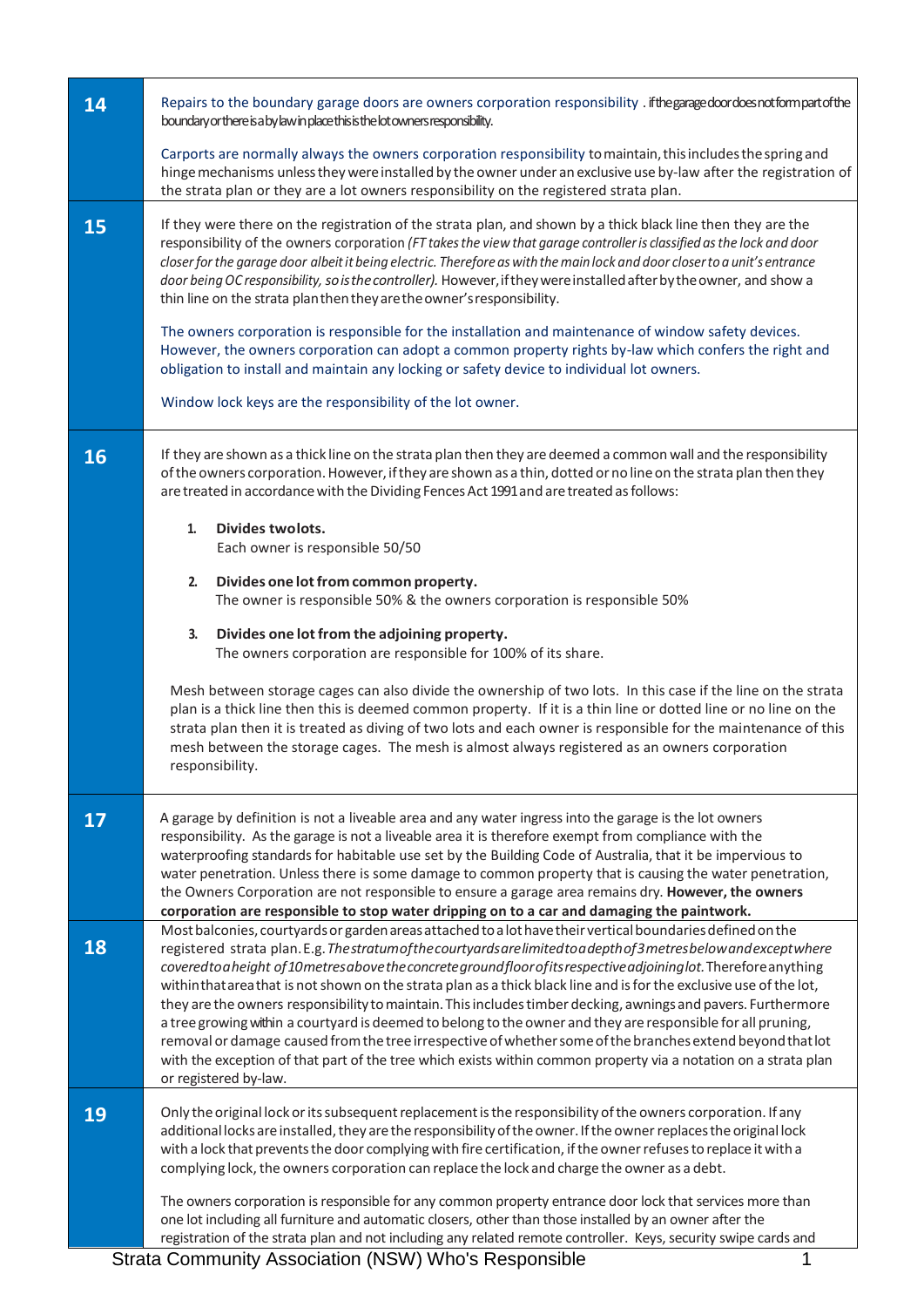|    | access passes is the responsibility of the owners corporation to maintain. They are normally purchased from<br>the owners corporation for a fee.                                                                                                                                                                                                                                                                                                                                                                                  |
|----|-----------------------------------------------------------------------------------------------------------------------------------------------------------------------------------------------------------------------------------------------------------------------------------------------------------------------------------------------------------------------------------------------------------------------------------------------------------------------------------------------------------------------------------|
| 20 | Balconies are generally the responsibility of the owners corporation unless the strata plan was registered<br>before 1 July 1974 the balcony wall including the windows and door and their working parts are generally part of<br>the lot and the lot owner's responsibility for maintenance and repairs (unless there is a notation on the strata plan<br>or the balconies are not shown on the strata plan).                                                                                                                    |
|    | If there is water penetrating between two floors the cause needs to be determined. If the water is running off<br>common property, the owners corporation is responsible. However if, for example, the water is caused by<br>over watering by another owner or resident, that person doing the overwatering is responsible.                                                                                                                                                                                                       |
|    | If the plan was registered after 1 July 1974 the balcony wall including the windows and doors and their working<br>parts are generally common property and the owners corporation's responsibility (unless the strata plan says<br>otherwise). With the exception to flyscreens and/or security doors where they were installed by an owner after<br>registration of the strataplan.                                                                                                                                              |
|    | Any awning, deck, pergola, privacy screen. Louvres, retaining walls, planter walls, steps or other structures<br>within the cubic space of a balcony or courtyard and not shown as common property on the strata plan are<br>the responsibility of the lot owner.                                                                                                                                                                                                                                                                 |
| 21 | Balconies are generally the responsibility of the owners corporation unless there is a notation on the strata<br>plan limiting the height of the balconies stratum to a height less than the under surface of the balcony above.<br>It is nearly always the responsibility of the owner. However, the owners corporation will normally include the<br>painting of this area when the whole building gets repainted. Balcony doors that are registered after 1 July<br>1974 are the owners corporation responsibility to maintain. |
| 22 | Balconies are generally the responsibility of the owners corporation with the exception where #20 applies, the<br>owners corporation are responsible for their repair & maintenance.                                                                                                                                                                                                                                                                                                                                              |
| 23 | Walls and doors that are on the boundary of the lot are the responsibility of the owners corporation to maintain.<br>Internal walls and doors are the owner's responsibility. If cracks appear in an owners corporations wall and/<br>or cornice and are less than 2mm thick, they are not deemed as damage and the owners corporation are not<br>compelled to repair them. The owner must repair all internal walls within the lot.                                                                                              |
| 24 | If the false ceiling was installed on the registration of the strata plan and were there to hide communal piping,<br>ducting or wiring etc then the owners corporation are responsible for this false ceiling (other than painting, which<br>shall be the lot owners responsibility). Otherwise allfalseceilingsinstalled to hide the piping and ducting or wiring for the services of one<br>lotare the loto wners responsibility.                                                                                               |
| 25 | Original tiles and associated waterproofing affixed at the time or registration of the strata plan and on a boundary wall or floor are the<br>responsibility of the owners corporation. All other tiles inanyarea in the lotare the owners responsibility. The two<br>exceptions are:                                                                                                                                                                                                                                             |
|    | 1.<br>The tiles on the 2nd floor of a townhouse that was built prior to 1st July 1974. The tiles on the floor in<br>this case are the Owners responsibility.<br>2.<br>The tiles were laid by the owner and are subject to a by-law.                                                                                                                                                                                                                                                                                               |
| 26 | Except for floor coverings in communal areas, all intemal carpeting, floor coverings, floating floors, lacquer and staining on surfaces<br>of parquetry flooring within a lot are the responsibility of the lot owner.                                                                                                                                                                                                                                                                                                            |
| 27 | Owners corporation must repair anything in the boundary walls. The Department of Fair Trading has deemed<br>any damage to common property made by either owners or tenants as being the responsibility of the owners<br>corporation to maintain and repair. Unless the damage was deliberate, they deem this as normal wear and tear. An<br>example of this is the marking of the walls in the stairwell after a tenant moves in unless there is a by-law in place to                                                             |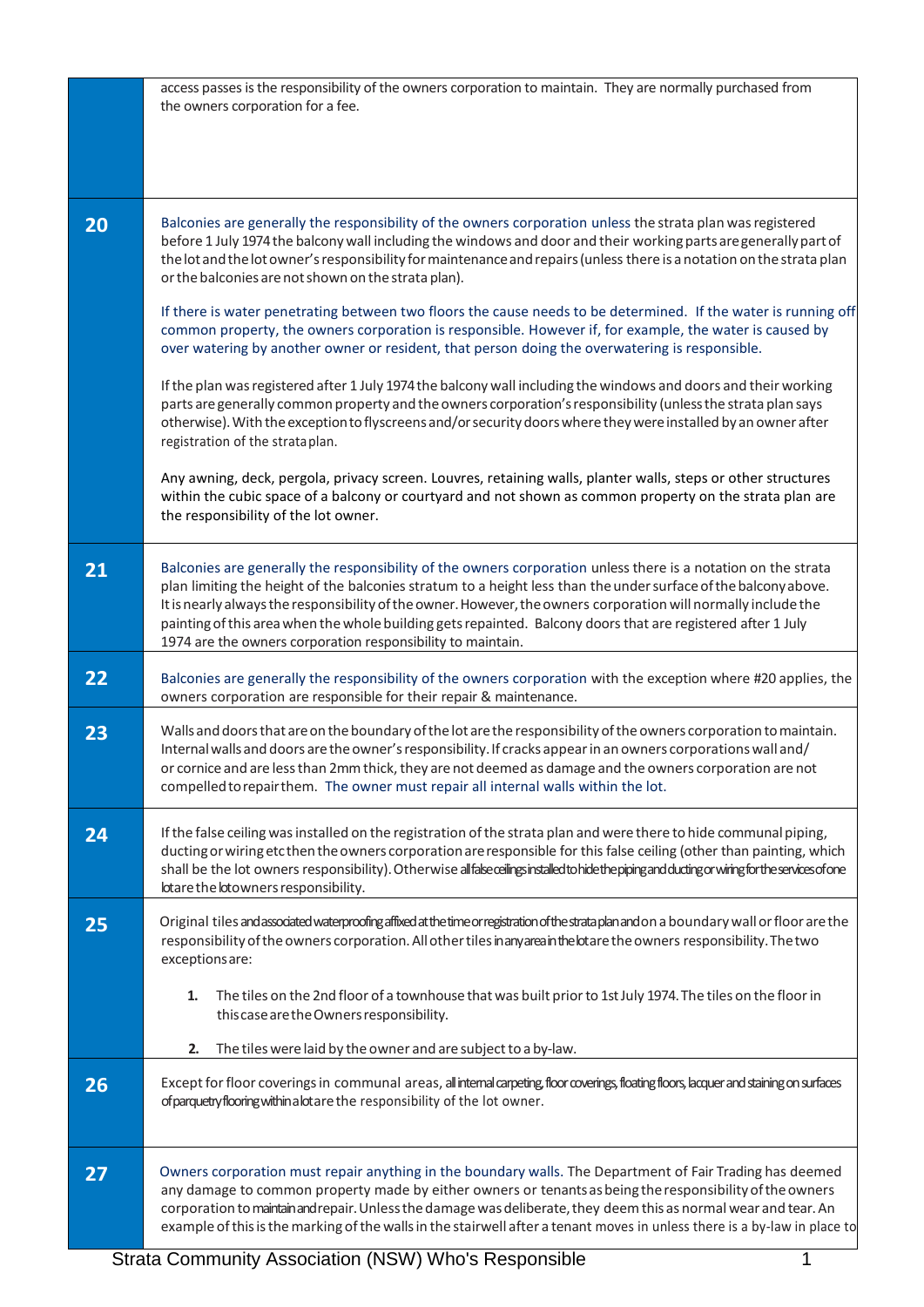|    | recoup the costs of the damage or an NCAT order has occurred.                                                                                                                                                                                                                               |
|----|---------------------------------------------------------------------------------------------------------------------------------------------------------------------------------------------------------------------------------------------------------------------------------------------|
| 28 | Ceiling cornices on external walls are generally the responsibility of the owners corporation unless they abut a<br>false ceiling or are attached to an internal wall and the lot owner has made improvements to the ceiling in<br>these cases they are the responsibility of the lot owner |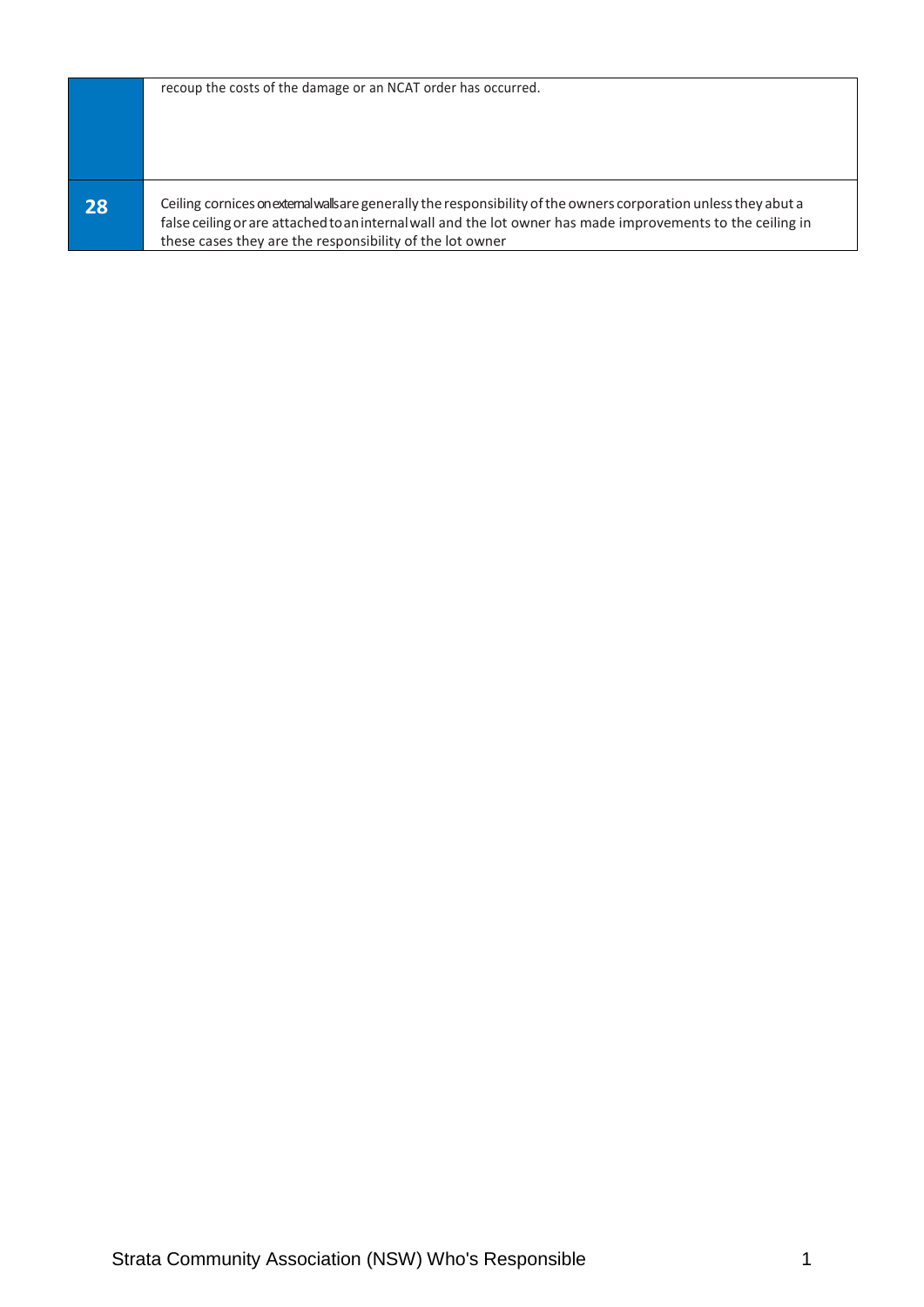| 29 | Generally, if the tiles were there on the registration of the strata plan, then they are the responsibility of<br>the owners corporation. If they were installed after by the owners then they are the owner's responsibility.<br>However, always refer to the strata plan for a clear indication of the balconies boundaries.<br>Becareful when reading notations on the strata plan, in accordance with the court case "Seiwa Pty Ltd<br>v Owners Strata Plan 35042", the following example only defines the upper boundary and not the<br>lower boundary. "BALCONY LIMITED IN HEIGHT TO 2.5 ABOVE THE UPPER SURFACE OF THE<br>CONCRETE FLOOR THEREOF EXCEPT WHERE COVERED". Any tiles attached to the concrete floor with<br>the above notation on the strata plan would still be the responsibility of the owners corporation if<br>they were affixed prior to registration of the strata plan. |
|----|-----------------------------------------------------------------------------------------------------------------------------------------------------------------------------------------------------------------------------------------------------------------------------------------------------------------------------------------------------------------------------------------------------------------------------------------------------------------------------------------------------------------------------------------------------------------------------------------------------------------------------------------------------------------------------------------------------------------------------------------------------------------------------------------------------------------------------------------------------------------------------------------------------|
| 30 | Membranes on flat roofs are generally the responsibility of the owners corporation unless the building was<br>registered prior to the 1st July 1974 and the roof area is part of the same lot which is underneath the roof.<br>Furthermore it should be noted that if the owners corporation are responsible to maintain the membrane, then<br>they are also responsible to make good any structure that has to be removed when repairing the membrane.                                                                                                                                                                                                                                                                                                                                                                                                                                             |
| 31 | Whether a hot water service is inside or outside a lot and for the exclusive use of that lot it is the<br>responsibility of the owner. However if situated outside the lot andservices more than one lotit is the responsibility<br>of the Owners Corporation unless subject to a special by-law.                                                                                                                                                                                                                                                                                                                                                                                                                                                                                                                                                                                                   |
| 32 | Skirting boards and architraves are the owners responsibility unless situated on a common wall and are<br>original to the strata plan.                                                                                                                                                                                                                                                                                                                                                                                                                                                                                                                                                                                                                                                                                                                                                              |
| 33 | A strata plan will typically not show columns. They may exist within a courtyard or balcony of a lot supporting<br>the balcony above or within the lot supporting the slab. Either way the columns are structural cubic space as<br>they are supporting the structure of the balcony or slab which is common property.                                                                                                                                                                                                                                                                                                                                                                                                                                                                                                                                                                              |
|    | Note: A wall whether structural or not cannot be structural cubic space. For a wall to form common property it<br>must be shown or referred to on the plan as common property. See definition of structural cubic space.<br>(cubic space occupied by a vertical structural member, not being a wall, of a building).                                                                                                                                                                                                                                                                                                                                                                                                                                                                                                                                                                                |
| 34 | Stairs and Mezzanines within a lot are generally the responsibility of the owner corporation if shown as a<br>separate level in the strata plan unless the Strata Plan was registered prior to 1st July 1974. The Strata Schemes<br>Development Act 2015 defines a floor to also include a stairway or ramp.                                                                                                                                                                                                                                                                                                                                                                                                                                                                                                                                                                                        |
| 35 | Even though they may be within the boundaries of a strata lot the down pipes and attached drainage pipes are<br>structural cubic space as they service the roof and gutters which are common property. Again this only applies<br>provided the pipes were in place at the time of registration of the plan. To add further pipes at a later date<br>requires the creation of an easement.                                                                                                                                                                                                                                                                                                                                                                                                                                                                                                           |
| 36 | As intercom handsets are part of an integrated system and a faulty handset can affect the overall workings of<br>the intercom system, handsets are deemed to be an owners corporation responsibility regardless of whether<br>they are mounted entirely within the airspace of a lot provided that this intercom services more than one lot.<br>If there are separate intercoms for each lot i.e. a 2 lot strata scheme and they are not connected then each<br>lot owner is responsible for the maintenance of that intercom.                                                                                                                                                                                                                                                                                                                                                                      |
| 37 | Normally the cleaning of windows is the responsibility of the owner or occupier of the lot. However always<br>check the by-laws of the strata scheme; even if model by-laws have been used, The owners corporation is still<br>responsible for cleaning regularly all exterior surfaces of glass in windows and doors that cannot be accessed by the<br>owner or occupier of the lot safely or at all.                                                                                                                                                                                                                                                                                                                                                                                                                                                                                              |
| 38 | Everything in the airspace of a bathroom or kitchen including baths, toilets, sinks and dishwashers are the<br>owner's responsibility. However the owners corporation's building insurance may cover some of these<br>fixtures for damage if the water was to penetrate between two floors, you would need to check your PDS<br>to confirm if this is covered.                                                                                                                                                                                                                                                                                                                                                                                                                                                                                                                                      |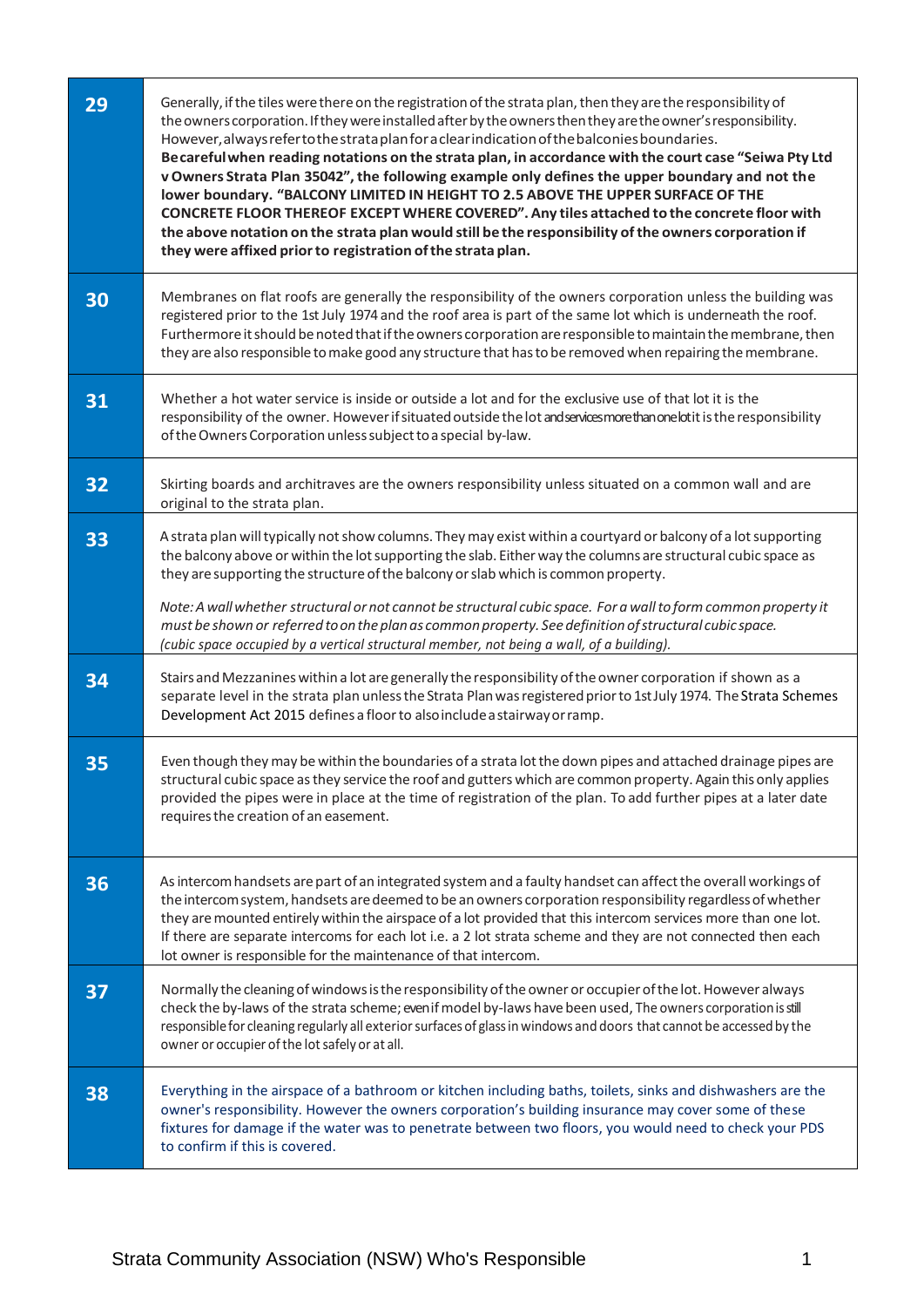| 39 | Railings are the responsibility of the owners corporation unless these railings are within a lot then they are<br>the responsibility of the lot owner.                                                                                                                                                                                                                                                        |
|----|---------------------------------------------------------------------------------------------------------------------------------------------------------------------------------------------------------------------------------------------------------------------------------------------------------------------------------------------------------------------------------------------------------------|
| 40 | Prior to 1st July 1974 any Plastered ceilings and vermiculite ceilings (other than painting, which shall be the<br>lot owners responsibility). If these exist at the time of registration of the strata plan they are the owners<br>corporation responsibility to maintain, unless noted otherwise or there is a by-law in place.<br>Internal paintwork is almost always the responsibility of the lot owner. |
| 41 | If the television aerial, or satellite dish or any cable or internet wiring servicing more than one lot,<br>regardless of it is contained in a lot or not is the responsibility of the owners corporation.<br>If the aerial services only one lot it is the responsibility of the lot owner.                                                                                                                  |
| 42 | Ducting covering stack or structure covering a services that services more than one lot or<br>common property is the owners corporation responsibility to maintain.                                                                                                                                                                                                                                           |
| 43 | Letterboxes are the owners corporation responsibility unless within a lot and then this is the lot<br>owners responsibility.                                                                                                                                                                                                                                                                                  |
| 44 | Stopcock only serving that lot not within any common property wall is the lot owners<br>responsibility.                                                                                                                                                                                                                                                                                                       |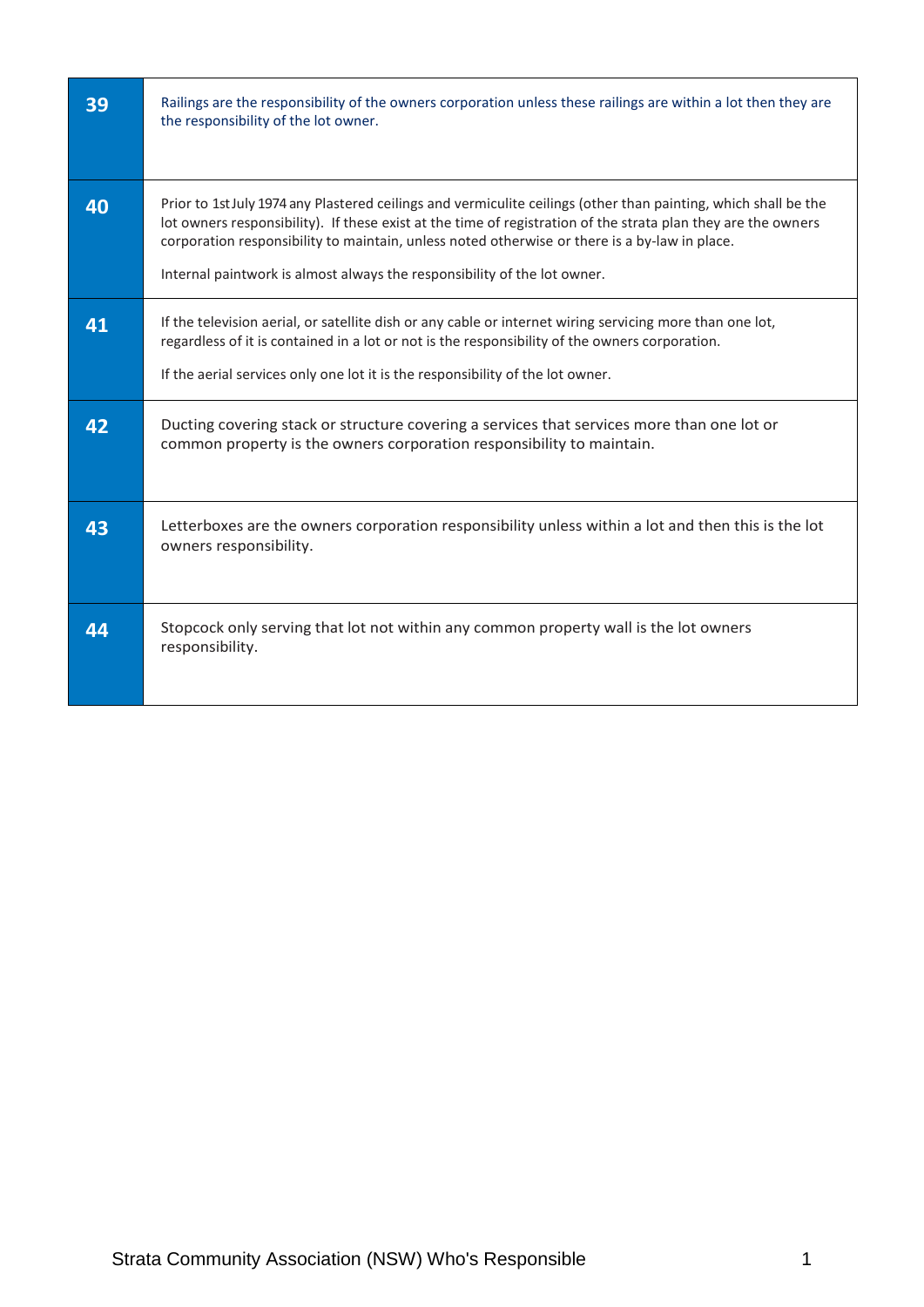### **Insurance Appendix**

In broad terms building policies issued by insurance companies extend to include owners fixtures and structural improvements in addition to common property considerations. The degree of cover is dependent upon the insurer and type of cover held. The broadest types of cover available in the market are accidental loss or damage policies. At the other end of the market are the cheaper defined events type covers.

#### **For the purposes of this exercise it is assumed;**

- cover has been issued under an accidental loss or damage type policy
- a by-law does not exist making repairs for the item the responsibility of a unit owner
- the installations are not illegal
- the said items have suffered loss or damage as a result of accidental means
- maintenance, deterioration, corrosion or other specific policy conditions or exclusions arenotapplicable

#### **Having regard for the assumptions noted above the classification rating of 1-4 can mean;**

- 1) The item forms part of the building for insurance purposes. Cover may be available against accidental loss or damage situations. The item is the responsibility of the lot owner to maintain.
- 2) The item forms part of the building for insurance purposes however is unlikely to be covered having regard for maintenance issues. If however maintenance is not an issue i.e. fire damage, thesituationcouldalterintoaclassificationrating1.
- 3) The item may not necessarily form part of the building for insurance purposes however could be covered in certain circumstances by a special or additional benefit under the policy.
- 4) Cover is unlikely. This is probably a maintenance issue or not insured property under the building policy.

Note-this classification rating isintended as a guide only.Actual coveris dependent on the prevailing policy terms, conditions and exclusions that may apply with the insurer at the time of loss.